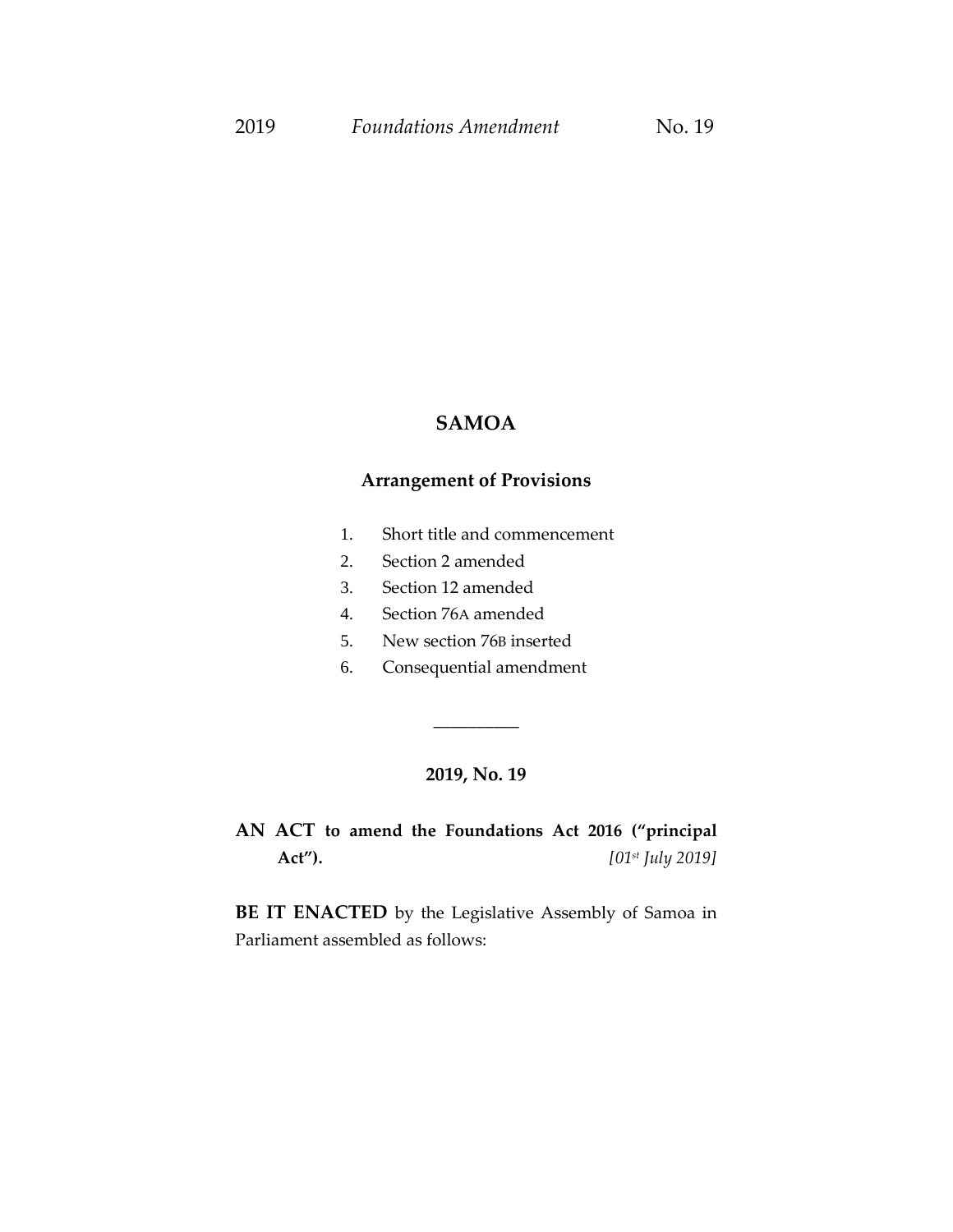#### **1. Short title and commencement:**

- (1) This Act may be cited as the Foundations Amendment Act 2019.
- (2) This Act commences on the date of its assent by the Head of State.

# **2. Section 2 amended:**

In section 2 of the principal Act, insert the following new definition in its alphabetical order:

""foreign benefitting foundation" means a Samoan foundation:

- (a) of which the founder or other person who has endowed the foundation directly or indirectly is not a resident person or resident trust; and
- (b) where the purpose cannot benefit a resident person or resident trust.".

## **3. Section 12 amended:**

In section 12(4) of the principal Act, substitute "section 92(7)" with "section 76A(8)".

## **4. Section 76A amended:**

In section 76A(1)(a) of the principal Act, substitute "section  $93(8)$ " with "section  $76B(8)$ ".

#### **5. New section 76B inserted:**

After section 76A of the principal Act insert: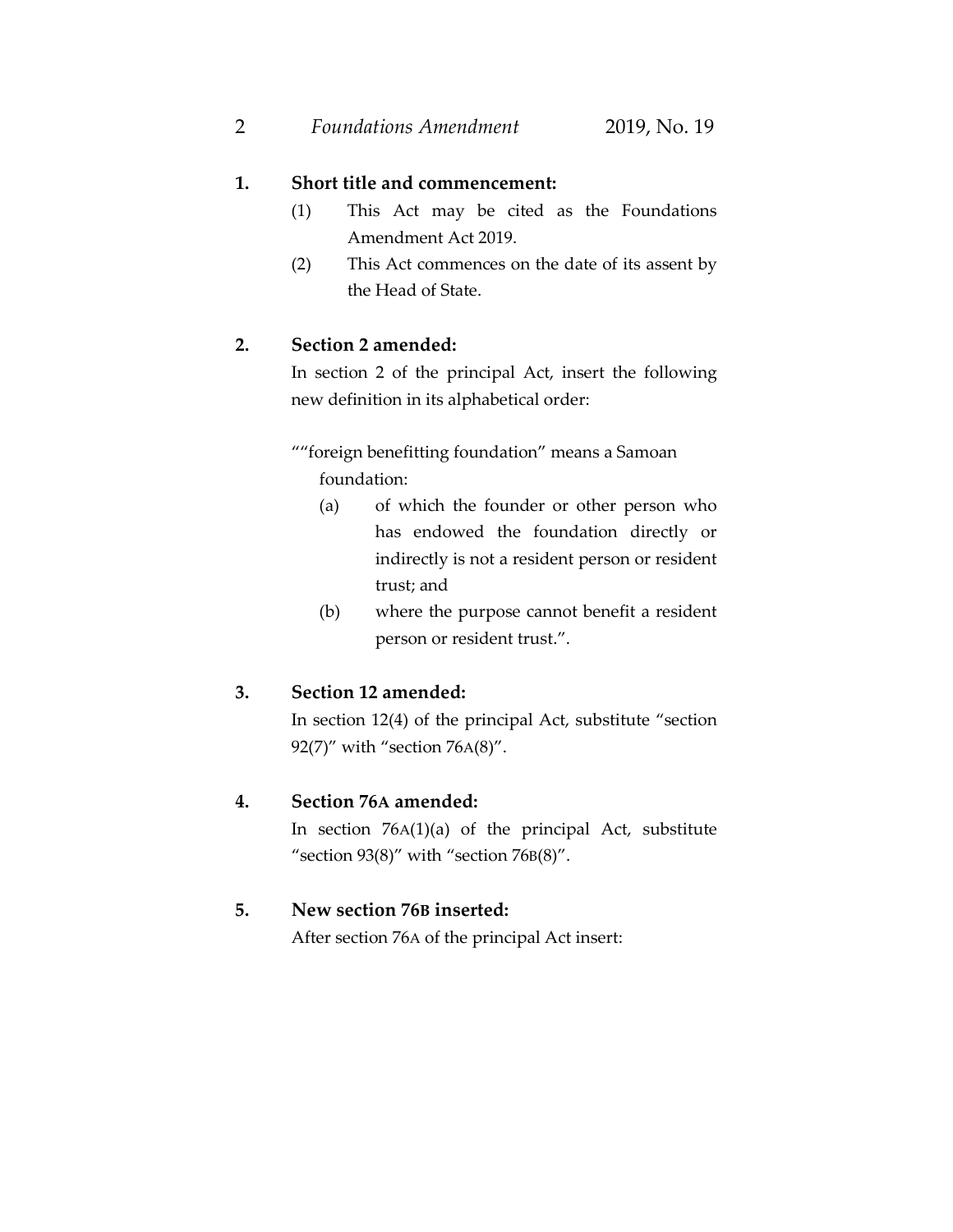# **"76B. Simplification where the foundation is not a foreign benefitting foundation:**

- (1) This section applies to a foundation that is not a "foreign benefitting foundation" under the definition of "foreign benefitting foundation" under section 2, if and so long as the foundation elects by notice in writing to the Registrar the appointed individual, and the Registrar approves.
- (2) Reference to resident agent, instead of being to a Samoan licensed trustee company within the meaning of "resident agent" under section 2 of the Act, shall be to a named individual who is a full time resident of Samoa ("the appointed individual") under this section.
- (3) The foundation shall propose in writing to the Registrar the person selected to be the appointed individual who may, at the Registrar's absolute discretion, require the foundation then, or at any other time, any documentation and information as the Registrar may require to be satisfied that the appointed individual is, in the view of the Registrar, a fit and proper person to be the appointed individual.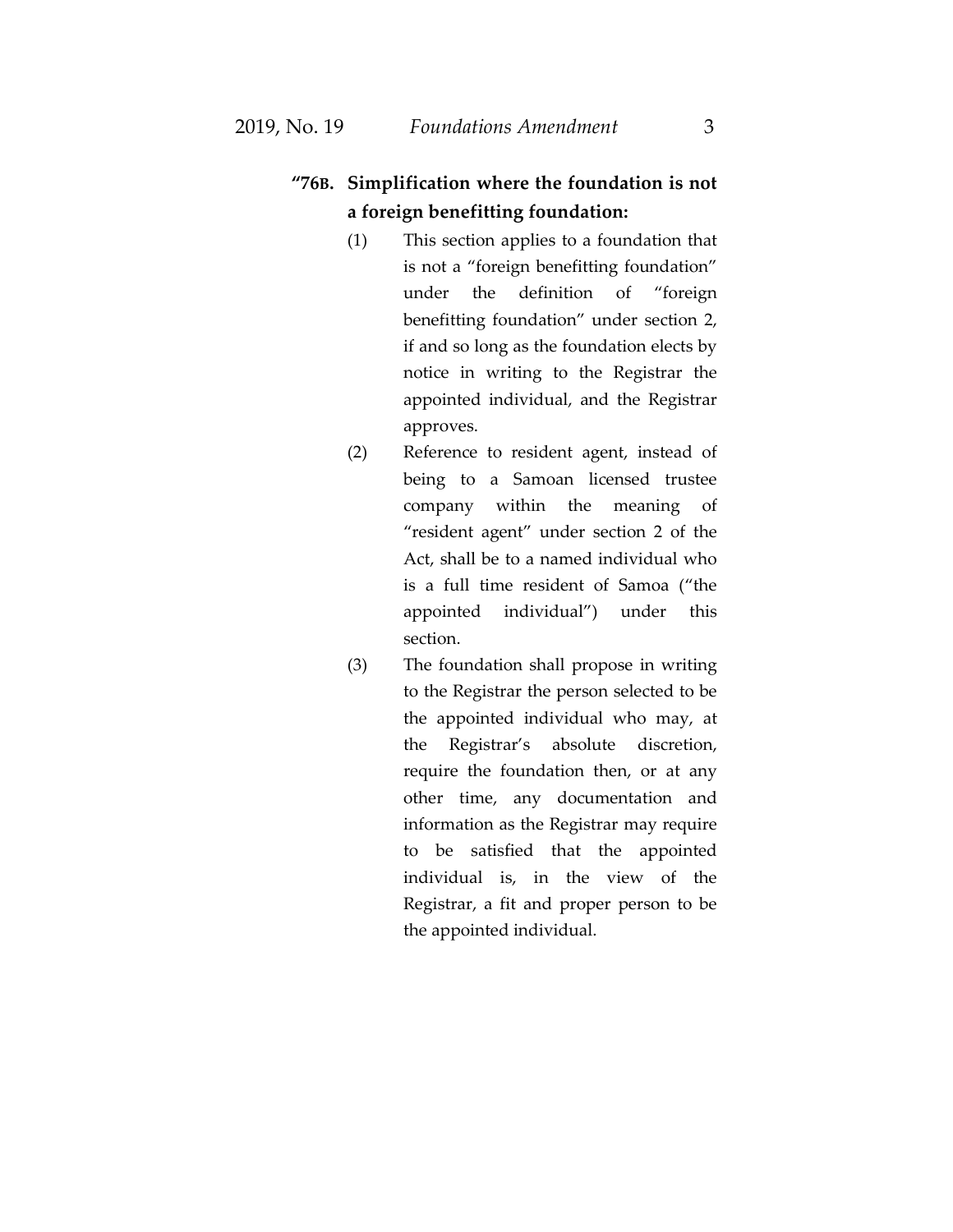- (4) If the Registrar approves the appointed individual in writing to the foundation, then the appointed individual shall fulfil in all respects the role which the resident agent would otherwise have had unless and until the Registrar notifies the foundation otherwise.
- (5) The residential address in Samoa of the appointed individual shall be the registered office of the foundation, if an appointed individual is approved by the Registrar under subsection (4).
- (6) The appointed individual may at any time, with the prior written approval of the Registrar, resign in favour of another appointed individual, who shall require to be approved under this section, or in favour of a Samoan licensed trustee company as resident agent and the resignation shall not be effective until the appointed individual or the Samoan licensed trustee approved by the Registrar has been properly appointed.
- (7) It shall be the duty of the appointed individual to notify the Registrar in writing of any change in his or her circumstances which would make him or her no longer a full time resident of Samoa or which might in the opinion of the Registrar render him or her no longer